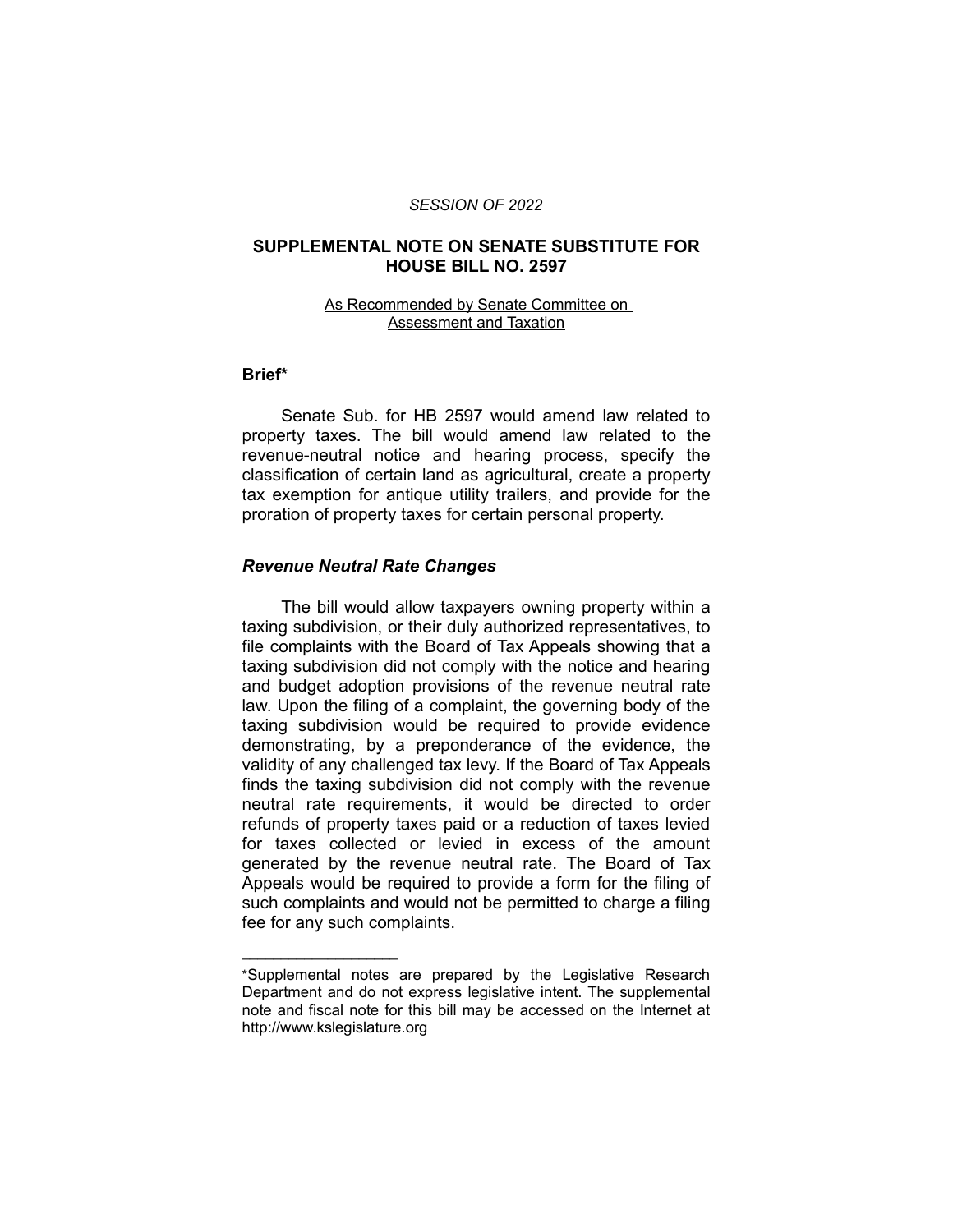The bill would direct county clerks to reduce the amount of property taxes to be levied by taxing subdivisions to the amount resulting in the taxing subdivision's revenue neutral rate if the governing body of the taxing subdivision does not comply with the notice and hearing and budget adoption procedures required by the revenue neutral rate law.

The bill would require the revenue neutral notice to include the percentage by which the proposed property tax rate exceeds the revenue neutral rate.

The bill would require the vote approving a resolution or ordinance to exceed the revenue neutral rate to be a roll call vote. The bill would require a copy of the resolution or ordinance to exceed the revenue neutral rate and the roll call vote to be included in the adopted budget filed with the county clerk and Director of Accounts and Reports, and the bill would required such information to be published on the website of the Department of Administration.

The bill would require budgets of taxing subdivisions filed with the Director of Accounts and Reports to be filed on or before December 31 of each year. The Department of Administration would be required to make such budget documents and revenue neutral rate documents available to the public on the Department of Administration's website via a conspicuous link on the front page of the Department's website.

The Department of Administration would also be required to annually provide a list of taxing subdivisions by county with information concerning the revenue neutral rate of each taxing subdivision, whether the taxing subdivision held a hearing to exceed its revenue neutral rate, the tax rate resulting from the adopted budget, and the percent change between the revenue neutral rate and the tax rate for each taxing subdivision.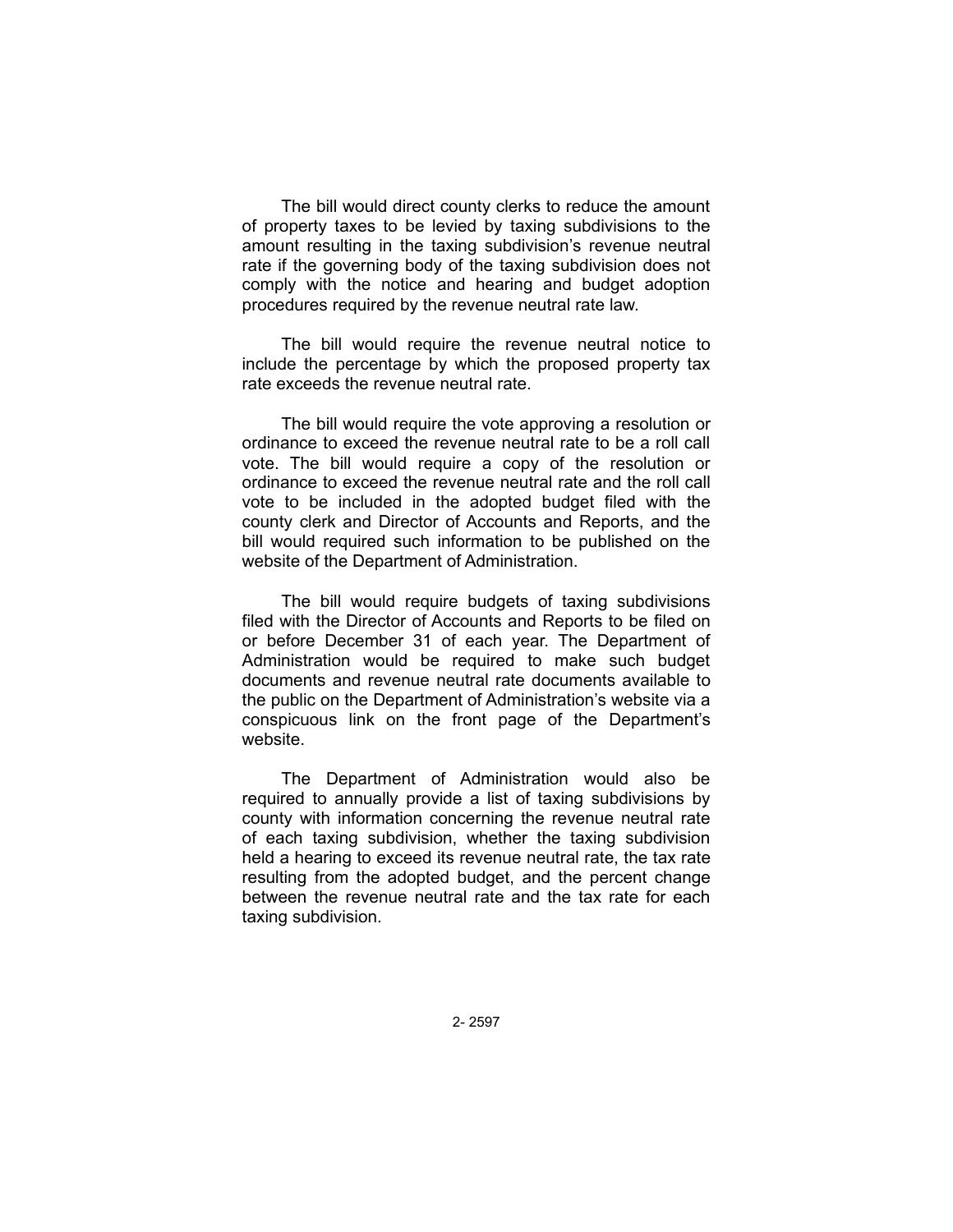## *Zoo and Agritourism Land Classification*

The bill would provide that land utilized by zoos holding a class C exhibitor license issued by the U.S. Department of Agriculture and land devoted to the production of plants, animals or horticultural products that is incidentally used for agritourism activity, which would be defined by the bill, would be classified as land devoted to agricultural use for purposes of property taxation.

## *Grassland Conservation Reserve Program Land Classification*

The bill would specify that, beginning in tax year 2023, all land devoted to agricultural use that is subject to the federal Grassland Conservation Reserve Program shall be classified as grassland for property tax purposes.

# *Antique Utility Trailers*

The bill would create a property tax exemption beginning in tax year 2023 for antique utility trailers used exclusively for personal use and not for the production of income. The bill would define such trailers as 30 years old or older with an empty weight of 2,000 pounds or less and a gross weight of 8,000 pounds or less.

#### *Personal Property Tax Proration*

The bill would provide the taxable value of personal property acquired or sold after January 1 and prior to September 1 of any taxable year to be prorated based upon the number of months, or majority portion thereof, the property was owned during the year divided by 12 months.

Property acquired on or after September 1 would not be subject to tax for the current year.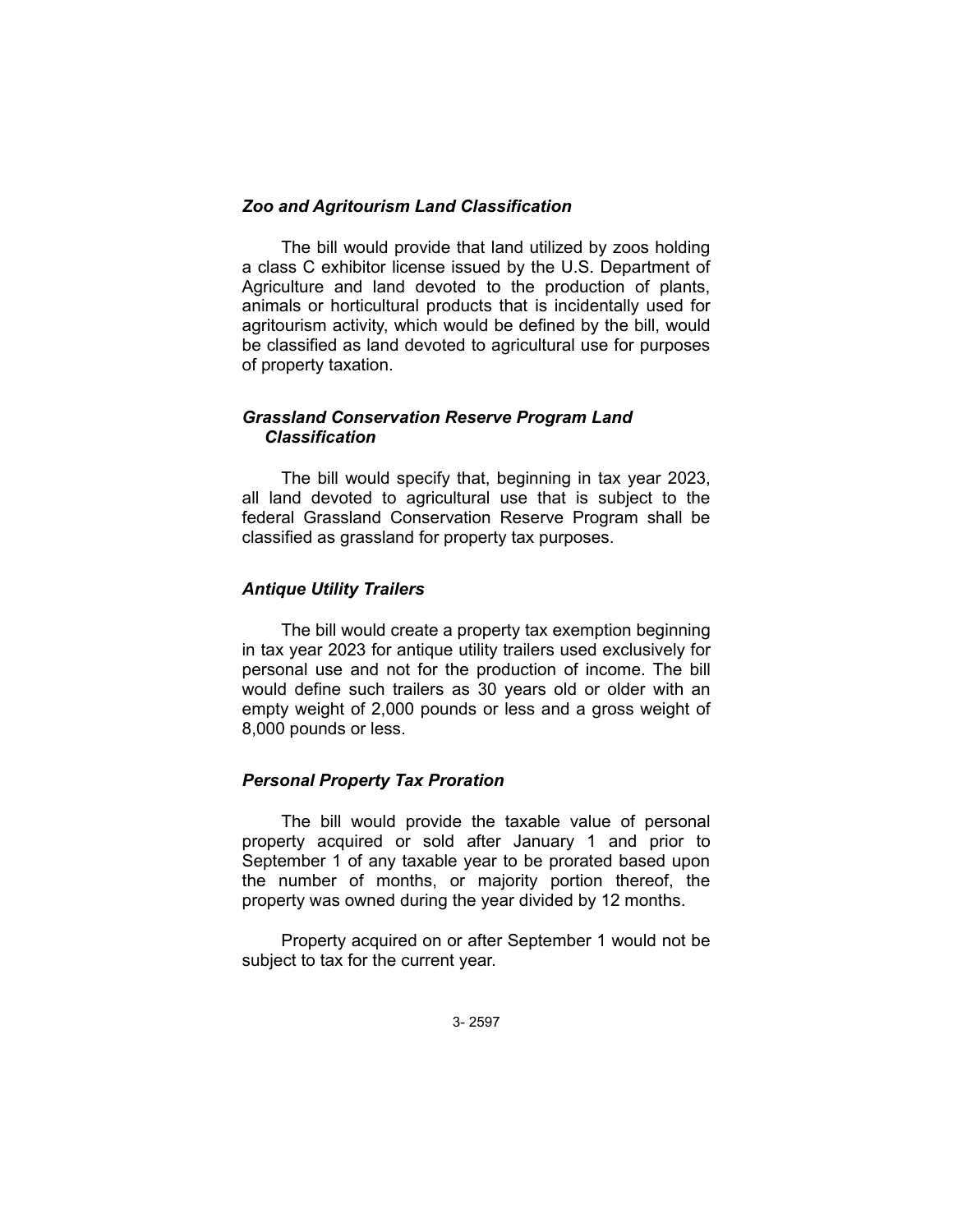# **Background**

HB 2597 was introduced by the House Committee on Transportation at the request of Representative Blex on behalf of the Kansas Department of Wildlife and Parks. As introduced, the bill regarded certain distinctive license plates.

The Senate Committee on Assessment and Taxation removed the contents of the bill, inserted the contents described above, and recommended a substitute bill be created. The contents described above originated in several bills. The background for those bills is provided below.

#### *SB 433 (Antique Utility Trailers)*

The bill was introduced by the Senate Committee on Assessment and Taxation at the request of Senator Dietrich.

### *Senate Committee on Assessment and Taxation*

In the Senate Committee hearing, **proponent** testimony was provided by Senator Dietrich stating the bill would treat utility trailers consistently with certain other antique personal property and would have a limited fiscal impact. Written-only proponent testimony was provided by Senator Petersen.

No other testimony was provided.

The Senate Committee recommended the bill be placed on the Consent Calendar.

# *SB 542 (Revenue Neutral Rate Changes)*

The bill was introduced by the Senate Committee on Assessment and Taxation at the request of Senator Tyson.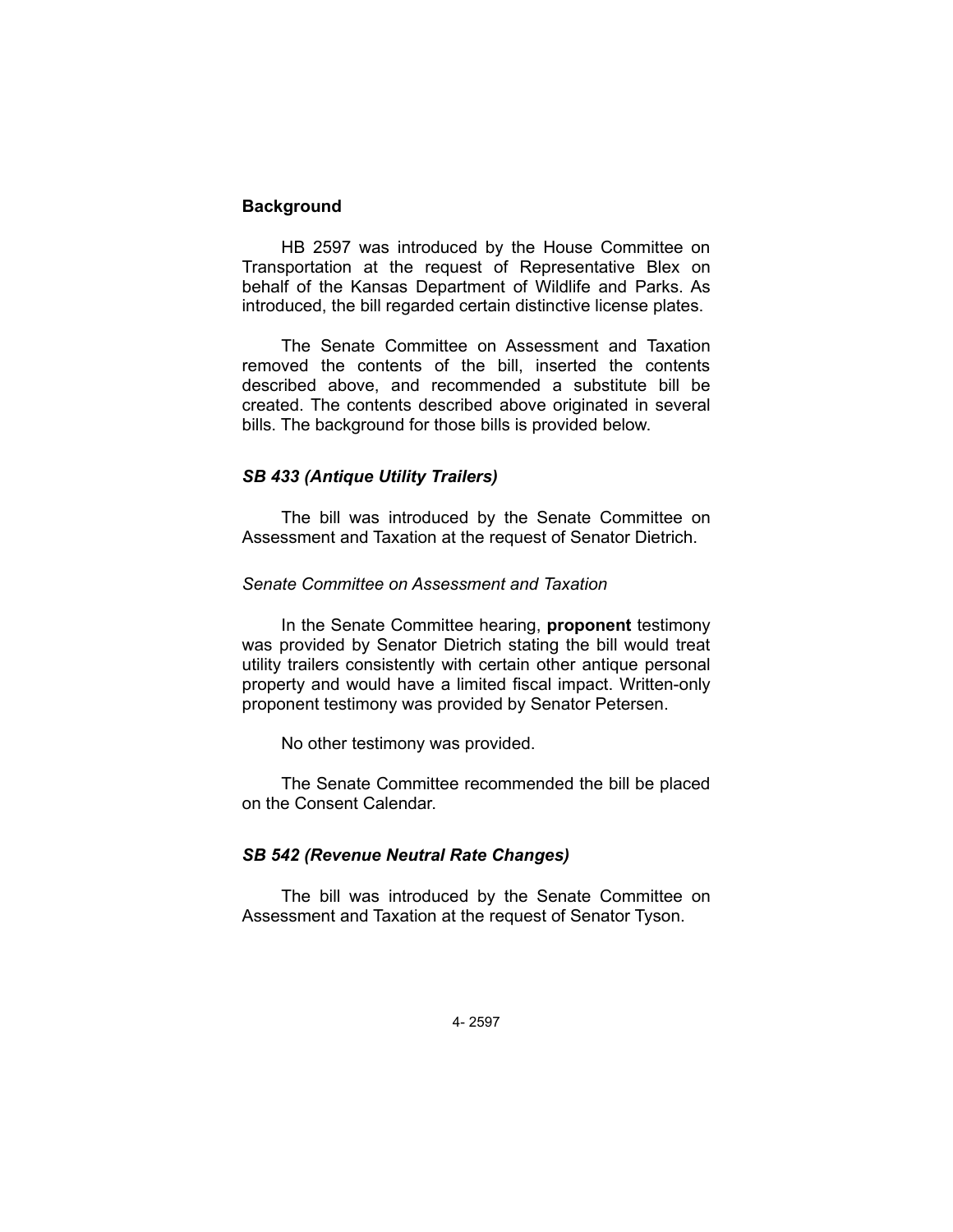### *Senate Committee on Assessment and Taxation*

In the Senate Committee hearing, **proponent** testimony was provided by representatives of the Kansas Chamber of Commerce and Kansas Policy Institute, stating the bill would provide for more effective reporting and enforcement of the revenue neutral rate provisions enacted by the 2021 Kansas Legislature.

**Opponent** testimony was provided by representatives of the City of Topeka and the Kansas County Commissioners Association, stating the bill may result in untimely resolution of complaints filed pursuant to the bill, putting local tax levies in jeopardy and stating the bill could invite complaints by individuals with no property in the taxing jurisdiction. Writtenonly opponent testimony was provided by the cities of Derby, Overland Park, and Prairie Village.

No other testimony was provided.

The Senate Committee amended the bill to limit the complaints under the bill to taxpayers owning property within the taxing jurisdiction or their duly authorized representatives.

## *SB 554 (Zoo and Agritourism Classification)*

The bill was introduced by the Senate Committee on Assessment and Taxation at the request of Senator Tyson.

#### *Senate Committee on Assessment and Taxation*

In the Senate Committee hearing, **proponent** testimony was provided by a representative of Tanganyika Wildlife Park stating the bill would treat property owned by exhibiting zoos comparable to that owned by breeding operations.

Opponent written-only testimony was provided by a representative of the League of Kansas Municipalities.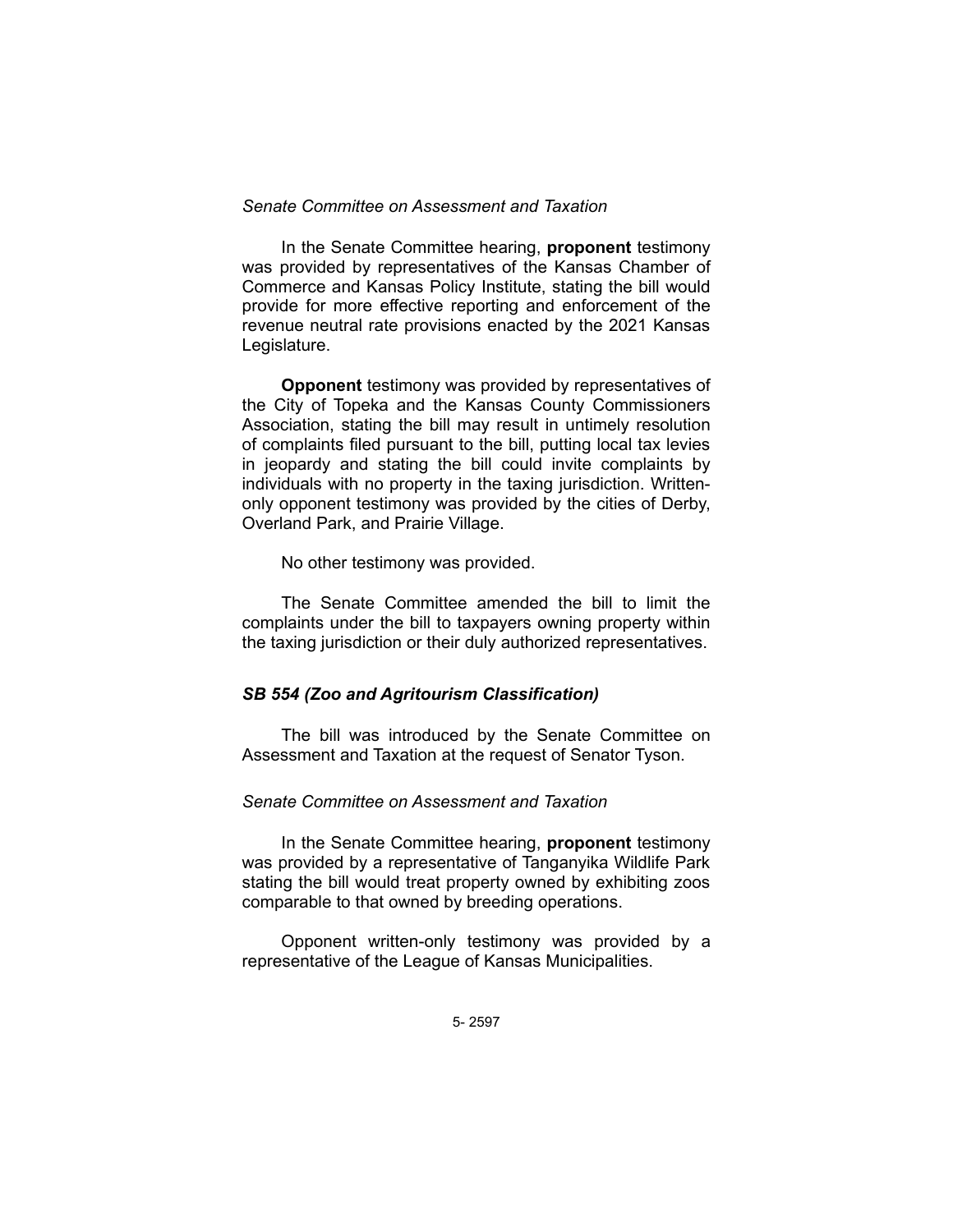Neutral written-only testimony was provided by representatives of the Kansas Department of Commerce and Kansas Farm Bureau.

No other testimony was provided.

The Senate Committee amended the bill to specify the definition of agritourism.

### *SB 555 (Personal Property Tax Proration)*

The bill was introduced by the Senate Committee on Assessment and Taxation at the request of Senator Tyson.

The Senate Committee amended the bill to remove provisions related to collection of unpaid municipal utility fees.

### *SB 565 (Grassland Classification)*

The bill was introduced by the Senate Committee on Assessment and Taxation at the request of Senator Tyson.

# *Senate Committee on Assessment and Taxation*

In the Senate Committee hearing, **proponent** testimony was provided by Senator Bowers and a representative of the Kansas Farm Bureau, stating the bill would correct an unintended consequence of evolving federal conservation programs. Written-only proponent testimony was provided by a private citizen.

No other testimony was provided.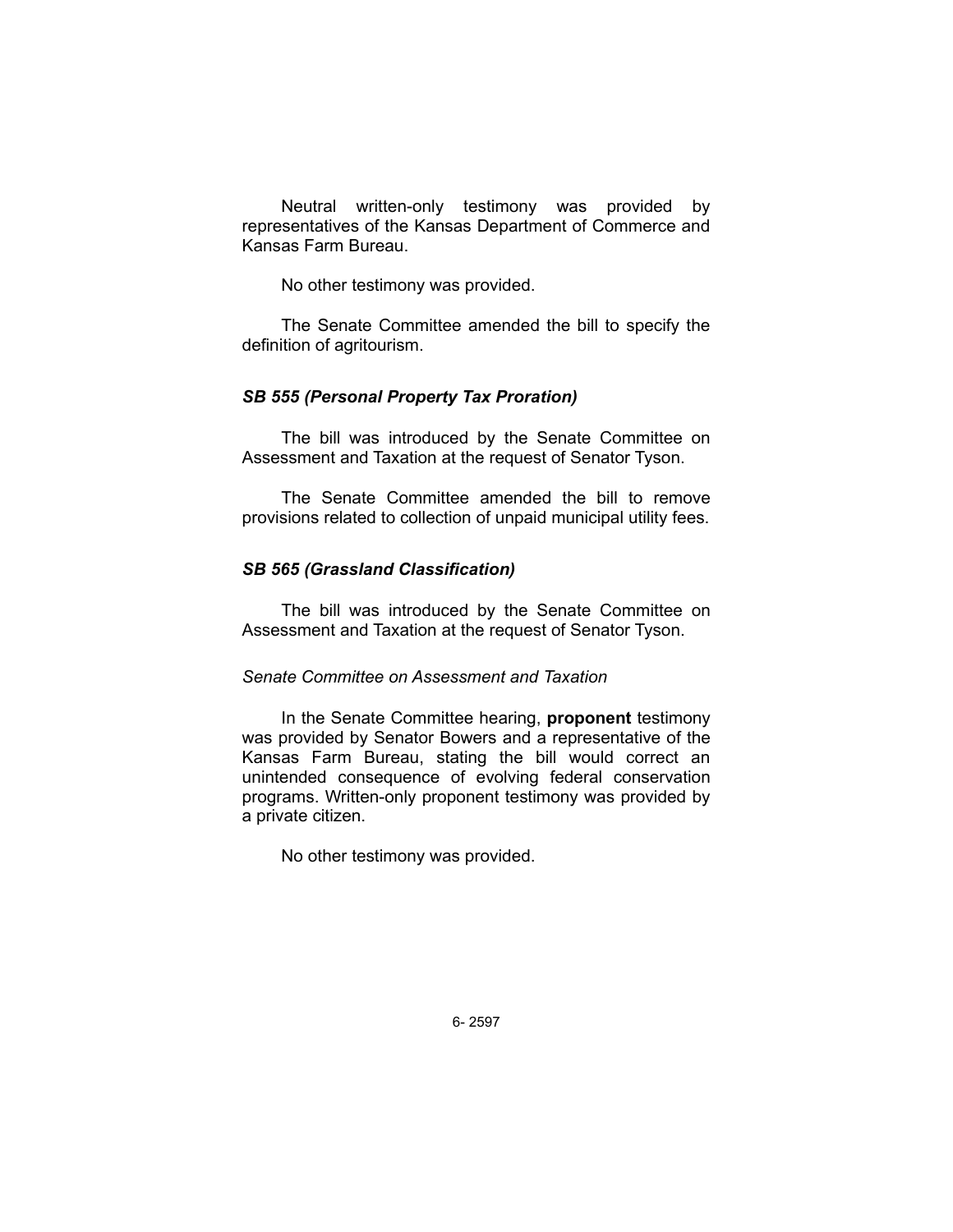# **Fiscal Information**

### *SB 433 (Antique Utility Trailers)*

According to the fiscal note prepared by the Division of the Budget on the bill, the Department of Revenue indicates enactment of the bill would decrease property tax revenues to state and local governments by a negligible amount. Any fiscal effect associated with enactment of the bill is not reflected in *The FY 2023 Governor's Budget Report*.

### *SB 542 (Revenue Neutral Rate Changes)*

According to the fiscal note prepared by the Division of the Budget on the bill, as introduced, the Department of Revenue estimates enactment of the bill would have no effect on state revenues. The Board of Tax Appeals and the Department of Administration indicate enactment of the bill would result in updates to forms and a potential increase in cases filed, but estimate the cost to be negligible and able to be absorbed within existing resources.

The Kansas Association of Counties and League of Kansas Municipalities indicate the bill has the potential to increase costs for local governments to respond to revenue neutral rate complaints. Any fiscal effect associated with enactment of the bill is not reflected in *The FY 2023 Governor's Budget Report*.

# *SB 554 (Zoo and Agritourism Classification)*

According to the fiscal note prepared by the Division of the Budget on the bill, the Department of Revenue estimates enactment of the bill would reduce property tax revenues by \$1,380 for the state building funds and by \$18,370 for the statewide uniform school levy each year. Enactment of the bill would also decrease local property tax revenues. Any fiscal